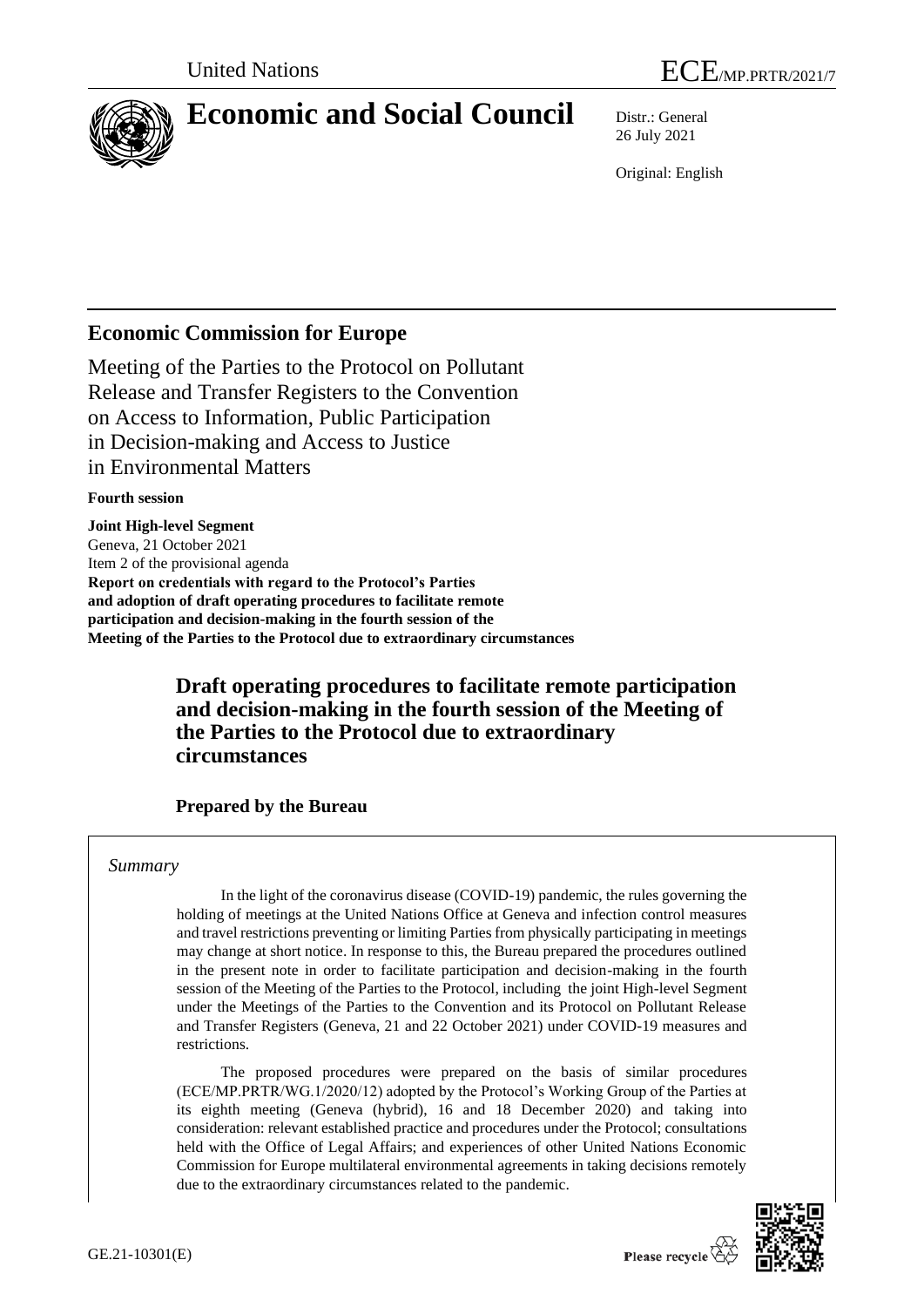Parties are invited to communicate any comments they may have on the proposed procedures to the secretariat as soon as possible and by no later than 30 September 2021 (via email to public.participation@un.org). This will enable the Chair to hold any required consultations prior to adoption of the procedures.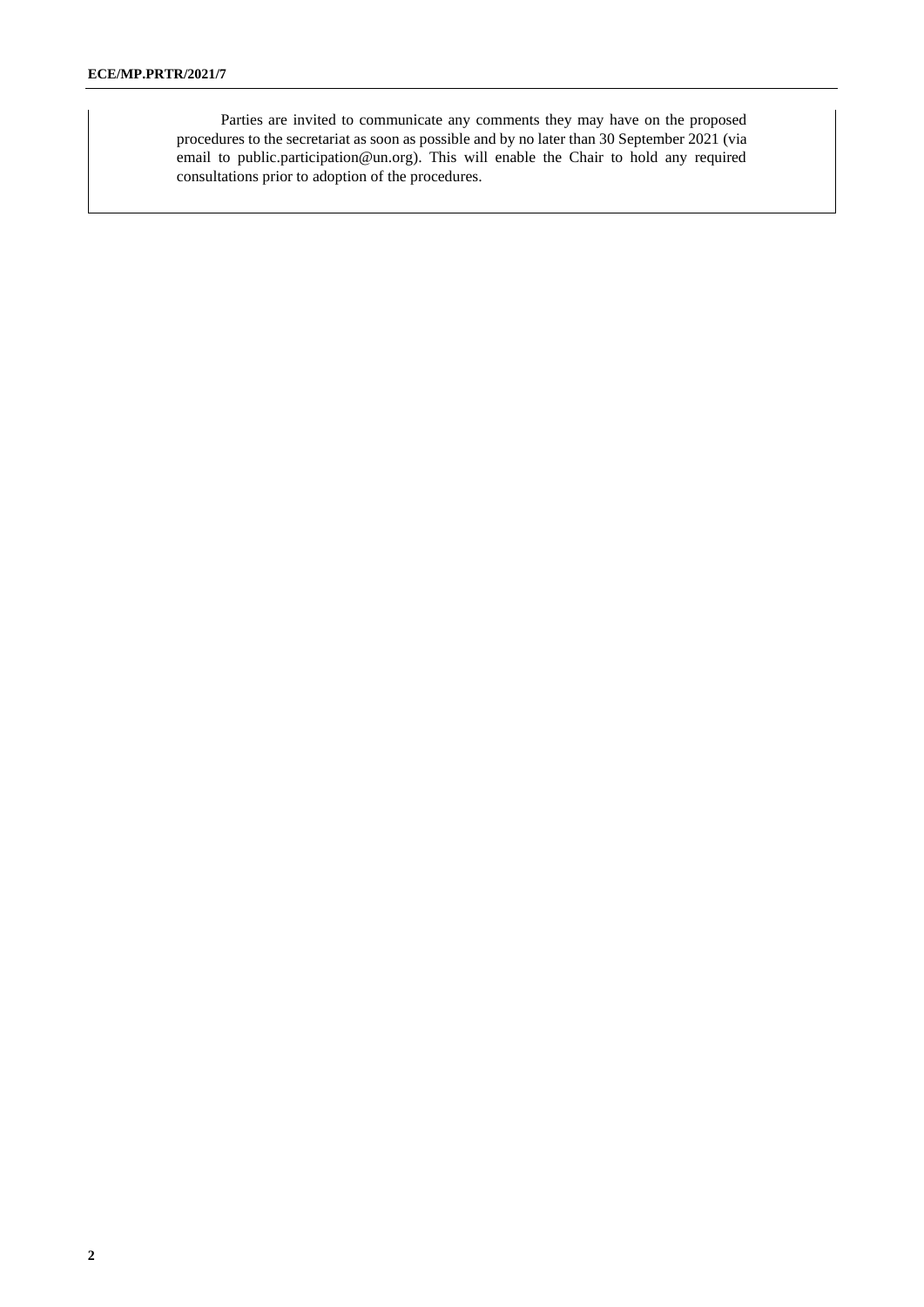#### **I. Introduction**

1. The purpose of the proposed procedures presented in this note is to facilitate remote participation and decision-making at the fourth session of the Meeting of the Parties to the Protocol, including the joint High-level Segment under the Meetings of the Parties to the Convention and its Protocol on Pollutant Release and Transfer Registers (Geneva, 21 and 22 October 2021) in the current extraordinary circumstances linked to the coronavirus disease (COVID-19) pandemic.

2. Upon consideration of the proposed procedures by the Bureau, the Bureau agreed that they should be circulated to Parties and stakeholders, with a recommendation that they be adopted at the joint High-level Segment.

3. "Remote participation and decision-making" means participation and decisionmaking in meetings through an Internet connection to a virtual meeting platform, whereby representatives can remotely hear and see other participants and address the meetings; "Meeting with remote participation" means a hybrid meeting, with the option of in-person or remote participation, or a virtual meeting;<sup>1</sup>

#### **II. Guiding principles**

The procedures outlined in the present note are limited to the fourth session of the Meeting of the Parties to the Protocol, including the joint High-level Segment under the Meetings of the Parties to the Convention and its Protocol on Pollutant Release and Transfer Registers (Geneva, 21 and 22 October 2021) only owing to the current extraordinary circumstances linked to the COVID-19 pandemic. The procedures outlined in the present note shall supplement the Rules of procedure adopted by the Protocol's Meeting of the Parties (ECE/MP.PRTR/2010/2/Add.1, decision I/1, annex) to ensure that Parties retain the same rights, privileges and protections afforded them in meetings with only in-person participation.

5. The Rules of procedure adopted by the Meeting of the Parties to the Protocol shall continue to apply in full and take precedence over any procedures contained in the present document.

6. Parties should make use of the "advance circulation procedure" provided for in paragraph 14 below to ensure that all efforts are pursued to achieve a consensus at the meeting with remote participation and decision-making.

#### **III. Registration for remote participants**

7. All participants in meetings with remote participation shall pre-register through a form sent to them by the secretariat and, in the case of hybrid meetings, therein indicate their intent to participate either remotely or in-person. The email address provided in the registration form will be that used by the secretariat for communications related to meetings in advance of and during meetings.

8. The secretariat shall communicate information on remote participation in advance of the meeting, including logistical and practical information on the means of connecting to the virtual platform and remotely hearing other participants and addressing the meetings, to all pre-registered representatives.

9. All pre-registered participants intending to participate remotely should test their audio and video connections in advance of meetings in accordance with the instructions sent by the secretariat, to ensure that they are able to participate remotely.

<sup>&</sup>lt;sup>1</sup> Including a meeting where the Chair and the secretariat participate in-person, possibly in addition to one or both Vice-Chairs.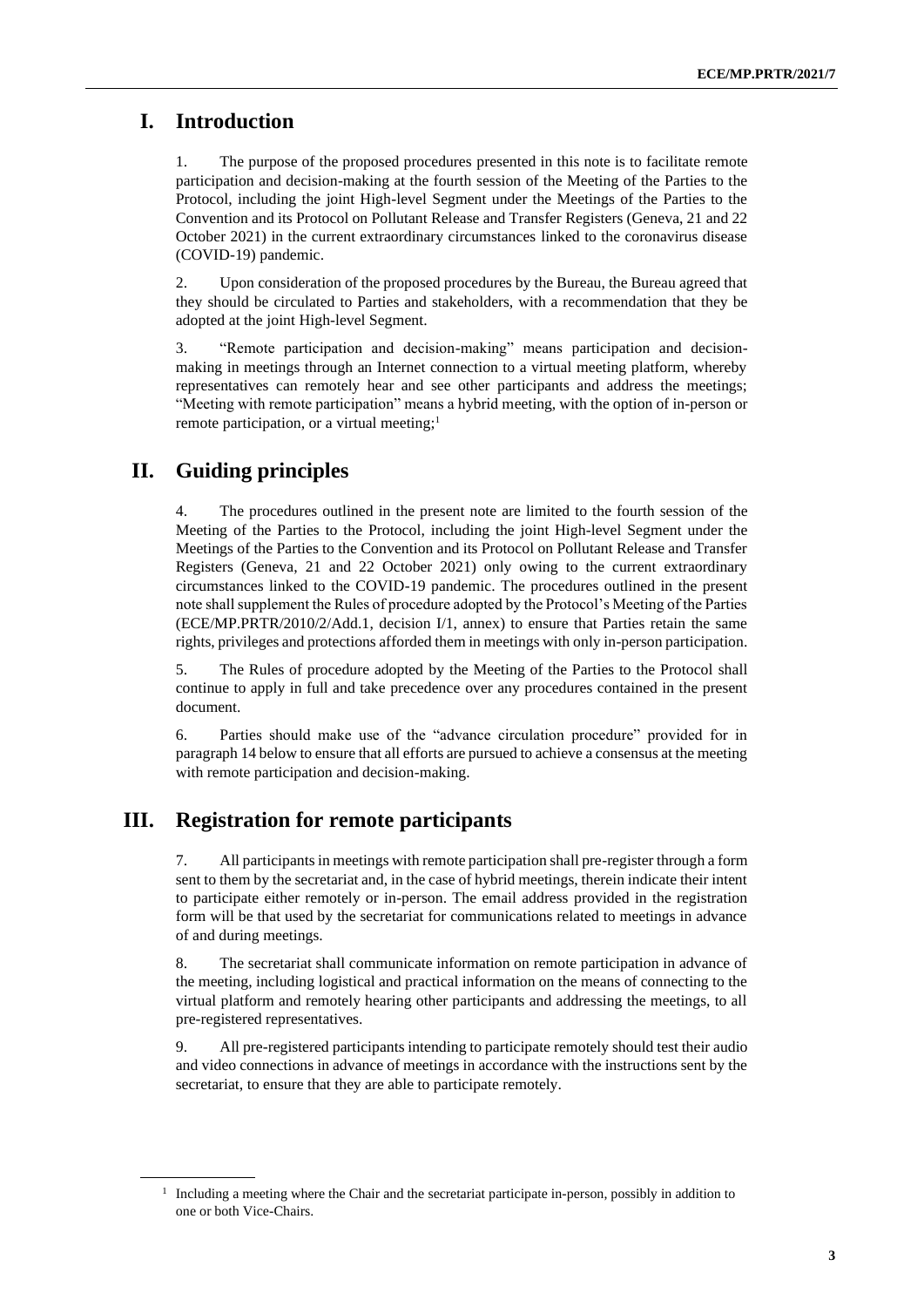## **IV. Conduct of business for determining a quorum with remote participation**

10. In accordance with rule 26 of the Rules of procedure, the presence of a majority of the Parties shall be required for any decision to be taken. Subject to the rules governing the holding of meetings at the United Nations Office at Geneva, including as to the number of delegates allowed in the meeting room, each Party shall ensure the physical presence in the meeting room of its representative for the purpose of determining a quorum prior to the decision-making, for example, including through representatives of Permanent Missions to the United Nations Office and other international organizations in Geneva. The presence of a majority of the Parties shall only be established through both in-person and remote participation if the rules governing the holding of meetings at the United Nations Office at Geneva prevent the physical attendance of the required number of Parties' representatives for the purpose of determining a quorum. 11. For Parties represented through remote participation, the Chair shall establish Party presence through the Party representative's Internet connection to the virtual meeting platform during the meeting and through a roll call to check attendance through an audio and video connection prior to taking the decisions at the end of the meeting.

12. Representatives of the Parties shall ensure that their Internet connection to the virtual meeting platform is secure and stable throughout the meeting.

13. Where a quorum has not been secured or there is a connection failure on the part of the virtual platform provider, the secretariat or the Chair, the meeting may, depending on the decision of the Chair, be suspended until an Internet connection to the virtual platform of the meeting is re-established for participants facing connection difficulties. The secretariat may communicate between the Chair and remote participants through their pre-registered email addresses on matters regarding connection failure.

#### **V. Decision-making in the meeting with remote participation**

14. In accordance with rule 35 of the Rules of procedure, every effort shall be made to reach decisions by consensus. For this meeting, efforts should comprise the following "advance circulation procedure", of which Parties should make use in advance of meetings:

(a) Parties shall consider the circulated documents that are subject to decisionmaking (with all such documents having already been made available to Parties and stakeholders well in advance through the meeting's web page) and communicate clearly any proposed revisions, using track changes and/or comments, by email to the secretariat as soon as possible, but at least two weeks in advance of the meeting. Interested stakeholders may also wish to submit comments by the deadline set;

(b) If no proposed revisions or comments are made by Parties regarding the draft documents circulated for adoption up to two weeks in advance of the meeting, it shall be expected that consensus will be reached on the respective documents during meetings and that these documents will be approved without significant changes;

(c) Following receipt of proposed revisions and/or comments, the Chair, in consultation with the Vice-Chairs and with the support of the secretariat, may arrange for informal discussions with Parties and stakeholders in advance of meetings, with a view to better understanding the proposed revisions and/or comments received and to reaching a consensus. Parties and stakeholders may, during this period, modify and/or withdraw any of the proposed revisions and/or comments made;

All documents circulated for decision-making or, in cases where revisions have been proposed, their respective circulated updated versions, will be reviewed and open for deliberation during the meeting. If no proposed revisions or comments are made by Parties while the Meeting of the Parties is reviewing documents during the meeting, the Chair shall communicate that any respective documents or updated versions are adopted by consensus.